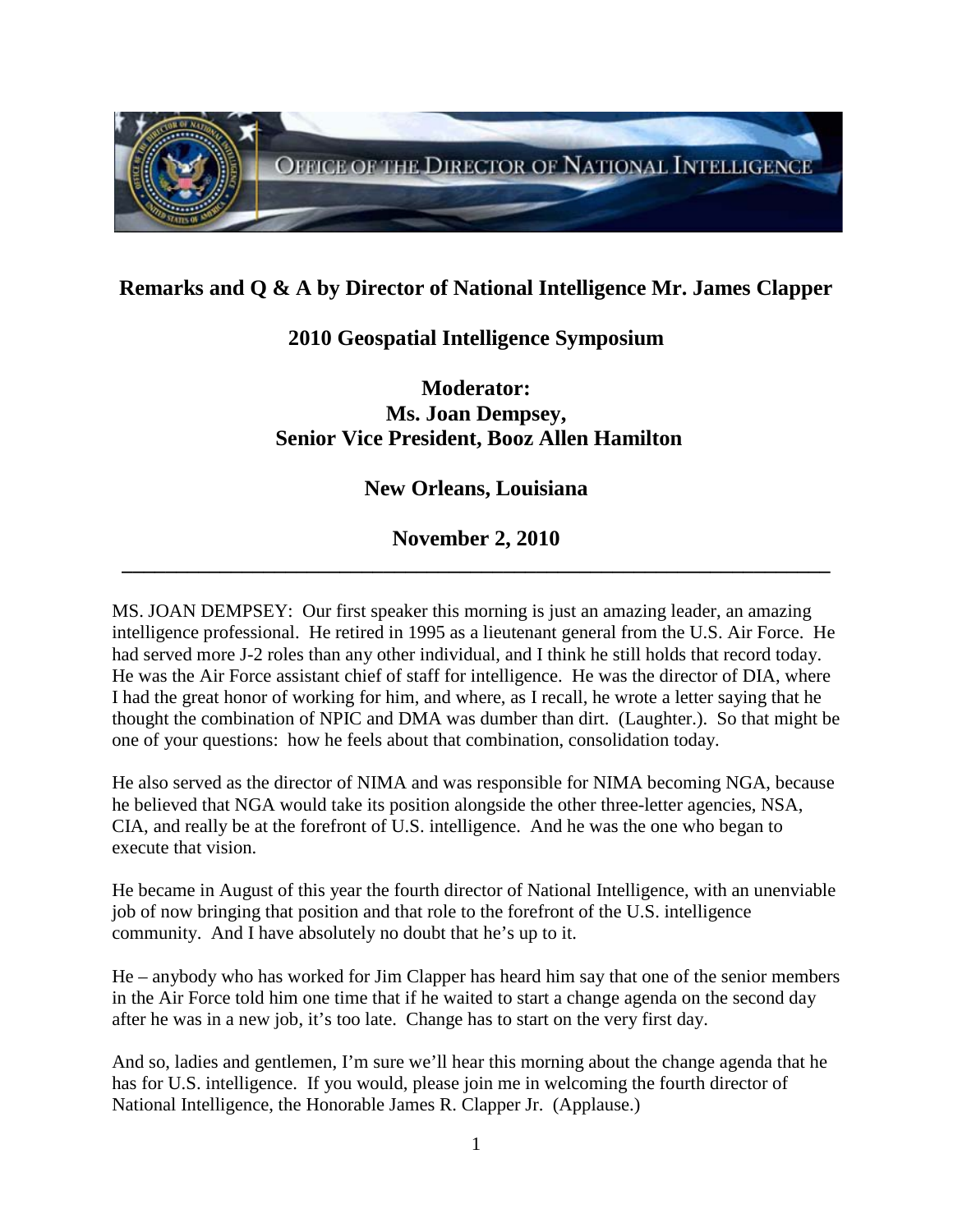DIRECTOR JAMES CLAPPER: Well, thank you very much. Reminds me of the old line about my mother would have believed that, and my father would have enjoyed it.

So anyway, it's great to be here, back in New Orleans. And as Stu was recounting, the first time we did this, I guess, was 2004, and we wondered: Would this catch on. And it certainly has in a big way. And for me, it's kind of a homecoming, I guess, back to GEOINT and all that – all that goes with it. So it's very special to be here, for me.

And I certainly want to add my thanks and appreciation for Stu Shea's leadership and Keith Masback and the foundation. And I'm very, very proud of the way the foundation has matured and the number of activities that have mushroomed around the symposium, and all very possible because of the foundation.

And of course, it's good to be back for lots of reasons here in New Orleans.

I thought today as normal, when I've done these things before  $-$  is, you know, say a few things and then just open up for questions, which is always the fun part. Of course, I have to be careful; I have to very circumspect now. And I have a new public affairs officer who I'm sure is very nervous right now – (Laughter) – about what I'm going to say. And, of course, I'm up here with no notes. (Laughter.)

We had an exciting weekend with the air cargo bomb plot. Having watched and participated in all that over the weekend, I think it's – it was a remarkable amalgam of intelligence, law enforcement, homeland security, which, in this instance, worked very well. But that's not to say that we can expect that seemingly flawless thwarting of a very nefarious, devious attack all the time. We're not going to bat a thousand, all the time like that.

As well, great coordination and partnership with our foreign interlocutors, also quite remarkable, I think a testament to the recognition of the globalization of the threat. And as the gentleman counted – (inaudible) – having much of the history of this, we have truly, I think, come miles since  $9/11$ .

So a couple words on, what I am pushing at ODNI, Office of the Director of National Intelligence. I think, in a word, it's integration. As you may know, those of you who follow these sort of things, I'm in the process of making a few tweaks. (Laughter.) I don't do reorganizations anymore. I gave that up. I just do tweaks.

So the major tweak here is putting together the heretofore separate aggregations - collection and analysis – previously, and for the life of the ODNI, managed as separate endeavors. So  $\Gamma m$  – we're in the process of integrating those, putting those under one man's hat. And I drew out – kidnapped, I guess, is a better word as far as DIA's concerned – to put that together. And I don't want to miss an opportunity to salute Lt. Gen. Ron Burgess, the director of DIA, who, in one of the greatest gestures of team and what's best for the community, gave up Robert after having selected him as – as his deputy to replace Tish. And he hadn't been installed in that office for 33 days.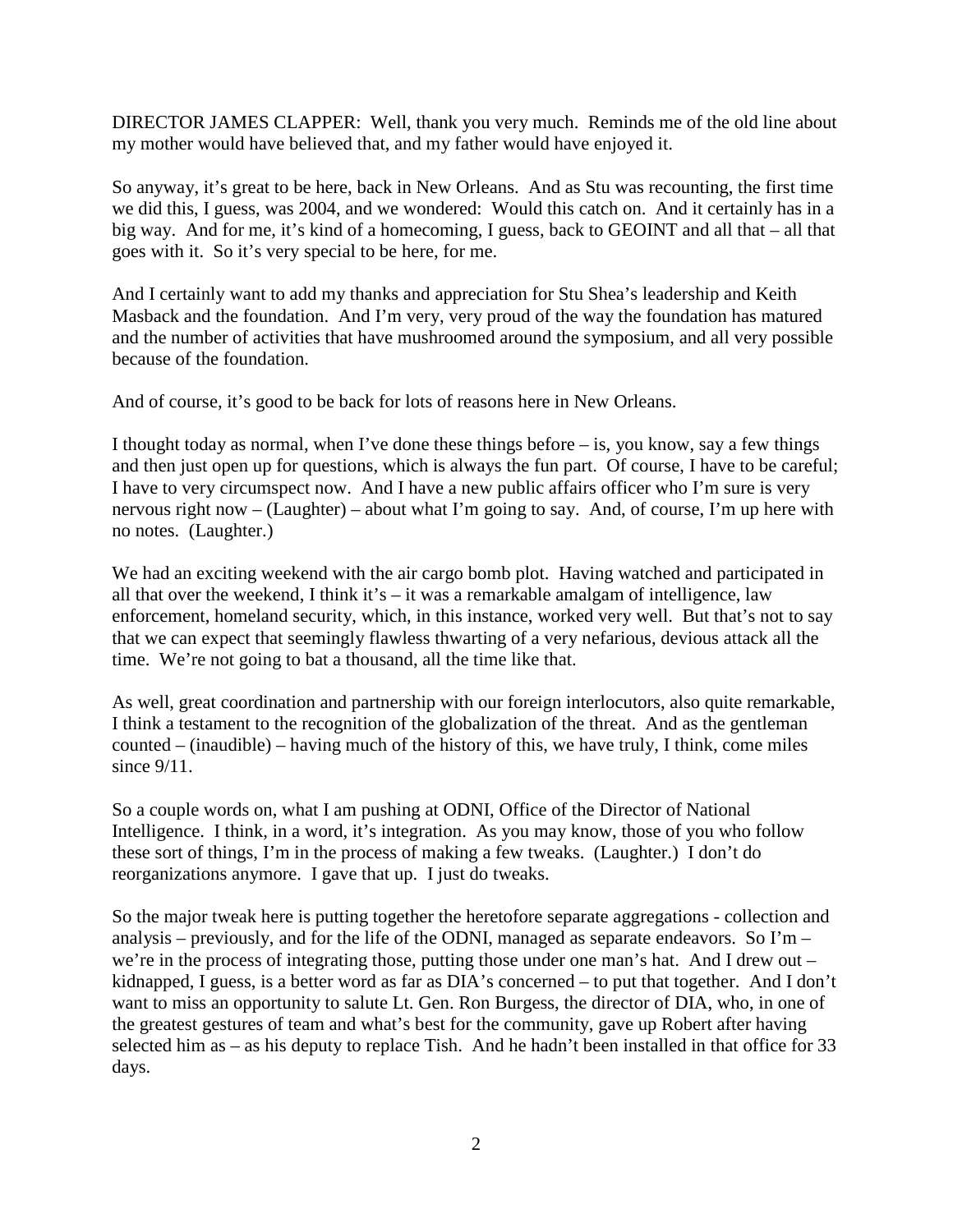So without hesitation, when I laid out what I wanted to do to Ron, and he says, you want Robert, you got him. I just think Robert's uniquely qualified for this, somebody I've worked with and mentored for the last 10 years, run analysis and production at NGA, ran source NGA, ran analysis and production at DIA. The first-ever civilian J2 from JCS and did a marvelous job in that capacity, so I thought that Robert was uniquely qualified to bring this off.

So what we're doing is sort of combining the best features of the classic national intelligence officer that we've always had in the community for decades and with a resident subject-matter expert for a given region or area. And then a new convention that actually came out of – or recommendation that came out of the WMD commission.

So I'm having what's called mission managers, and these are people who, if we're given a problem, are designated to sort of work the alpha to omega of a given intelligence target, meaning have expertise and knowledge of the analysis domain, the collection domain, and be responsible for its integration.

So what we're putting together is a single standard organizational template that combines the best features of NIOs and mission managers into what we're calling national intelligence managers for. And we will have somewhere in the neighborhood of 15 or 20; still – this is a work in progress, of course – 15 or 20 of these. Will report to me through Robert and be responsible for either the regional areas that will be divided along more functional problems. And we're having, by the way, a national intelligence manager for cyber, which is desperately needed.

And so we're going through the process of getting ready on that right now. And of course, like any such change, this has, you know, angst and concern to the people involved. Kind of reminds me a little bit of the Congress saying, "We have to cut defense, but not in my district," or, "Change is okay as long as it doesn't affect me." So you know, having been through this sort of thing before, that's kind of where we're going.

I think that theme, though, of integration – intelligence integration, particularly at the level of the ODNI, where in the prior arrangement the first place that analysis and collection came together at that level was in the Office of the DNI itself, and that is a little late for that to happen. And I think it puts too much burden on the DNI.

And I also intend for this to be – have an enterprise outlook, not just focusing – although it's hard not to get drawn into this – you know, what's going on in the Beltway and serving only policymakers.

Another new thing we intend to do is establish – we'll have a series of what I call enabler ADNIs, assistant directors for, and a new one we're going to establish is one for what we're calling partner engagement. And my intent here is to bring back a certain unnamed Army intelligence officer from Afghanistan who wrote an article about what's wrong with intelligence. So hey buddy, come back here and help me fix it. (Laughter.) So he's going to be in charge of partner engagements.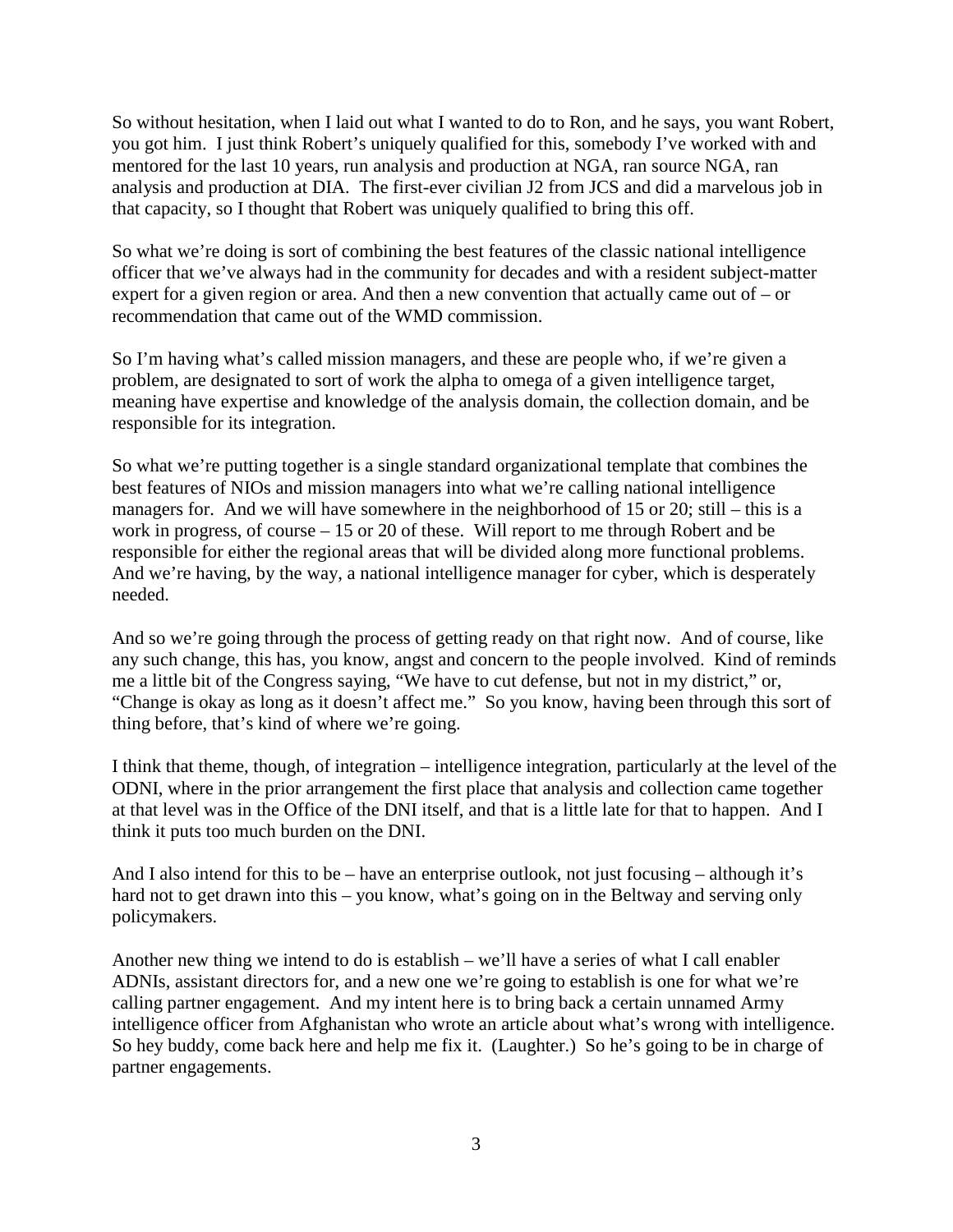And my rationale there was that it's work that he's done and led over the last year-and-a-half on forging collaboration and sharing arrangements among a very multitudinous, 43-nation coalition, would apply it as well in virtually any other context, be it state, local, tribal or private sector or within the federal government.

So I'm going to count on him to be kind of a bully pulpit for collaboration and sharing, and apply those same principles anywhere in that context, and make him the steward or mother hen for the DNI reps at each of the commands, with the services, JCS, et cetera, as well as work that's going on now – you know, I think we've made a lot of progress in NATO intelligence reform. So I've sort of designed a portfolio – portfolio specifically to fit his experience and credentials.

Well, let me stop with that and move on, I think, briefly to a little – a couple comments on GEOINT. I was watching, in the green room, I guess they call it in show biz, Stu's discourse on the history of GEOINT. And I'm thinking, you know, when Stu's back here 25 years from now doing the same thing, we're going to have to block out about three hours going through, you know, each year. (Laughter.)

But it did bring to mind a vignette, historical vignette, that I think is worth repeating. And this specifically was – I took over at NIMA two days after 9/11, a sporty time to do that. And we were really humping then, as you can imagine. Of course, the big focus then was getting into Afghanistan. So about January of '02, we decided to take a breath and retire to Camp Perry, the West Point of New York, and have an off-site and kind of think about where we were and where we wanted to go with NIMA and what we were going to find. And I thought, I'm not too much on doing off-sites, touchy-feely things, but this one I thought was particularly useful because we kind of came together and decided that maybe it was time to stop singing "Amazing Grace" at the wake of DMA and NPIC and sort of put this thing together, which led to the name change to the National Geospatial-Intelligence Agency and the embracing of the discipline that GEOINT.

And so I think that's an important vignette in the history of the agency and this visit. I couldn't be more proud of Tish now as director, first woman director of any major intelligence agency. Very proud of that, the fact that – you know, Tish and I had been friends and had a mentoring relationship with her, so – and had a little bit to do with her selection. (Laughter.) So I'm very, very proud of that.

So I think when Tish talks to you – she did give me a kind of sneak preview of what she's going to talk about – I think what you'll hear is kind of taking this business to the next level.

Stu mentioned some of the – and then just informal breakout sessions you're going to be having here, where the discipline – the potential for the discipline, you know, using the full range of the electromagnetic spectrum that's available, the full range of technologies that can be applied in the context of GEOINT.

And I would cite ODIR as  $a - as a case$  in point, and the impact that's having on the discipline, GEOINT. By the way, I do like the new term. I always think it's better to call something by what it is than what it isn't. And ONIR, Overhead Non-Imaging IR. I was around when they coined that term. It was all politics. So we finally got the name changed.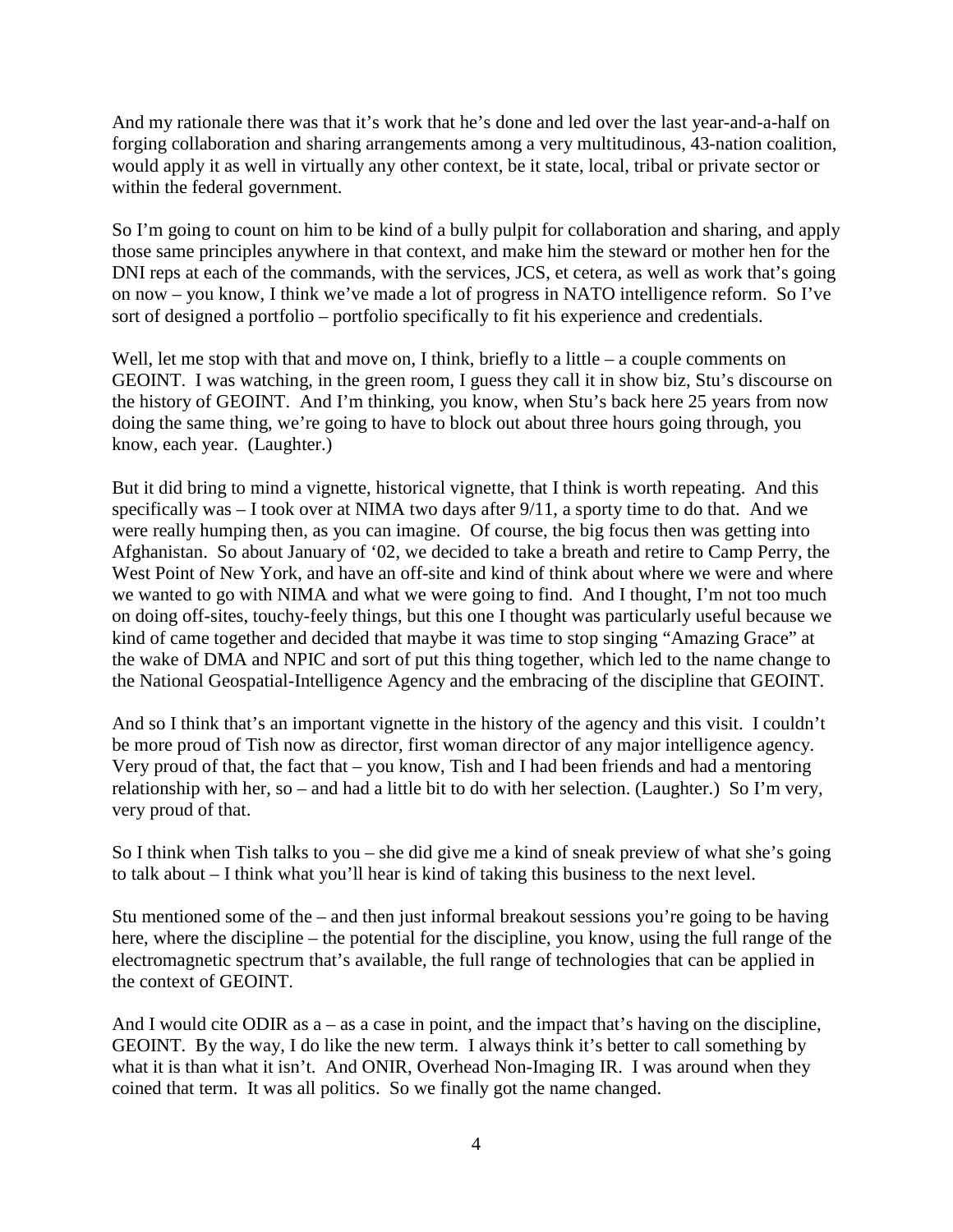So anyway, I think, for lots of reasons, I'm very proud of this gathering and the people that contribute to make this work – corporate sponsors, the exhibitors, and I do hope to get around to visit some of the exhibits later today. That's a very important attribute and very important part of this whole thing. Of course, it's a fantastic networking opportunity.

So with that, I think I will stop. And Joan will come back, I guess, and hopefully do some filtering of some of the tough questions. And this is when my public affairs officer really gets nervous.

Thank you. (Applause.)

MS. DEMPSEY: The first question is on the possibility of reductions in intelligence spending in the continuing economic uncertainty in the country. Do you see this translated into budget cuts in the near term? And if so, how will your office and your role play in those reductions?

MR. CLAPPER: Well, as we like to say on the Hill, thanks for the question. (Laughter.)

Yes, I think – I think this is inevitable. And this is not unusual. You know, Joan will recall in the early '90s we had sort of the same thing happen. We had the big peace dividend by virtue of the fall of the wall, the end of the Cold War. And we were told, mandated by the Congress, to reduce by 22.5 percent, which we continued to do through the '90s.

So everything was on a downward slope through the '90s, and all of which came to a screeching halt with  $9/11$ , and then we up-sloped. And of course, the way you upslope quickly – in the intelligence community, at least, actually throughout the government – is contractors. And so we've had, you know, accelerated growth of contractors and contractor support. And to use Secretary Gate's term, you know, the gusher of money is probably going to get capped – no pun intended here next to the Gulf of Mexico.

And so I've embarked on an effort, planning effort, to try to lay out a strategy for how we can reduce and tail off this – and we are going to have to do some streamlining, reduction, particularly with our contractor support. That's just – the handwriting's on the wall.

Now, what I'd like to do is profit from what happened to us in the '90s and lay out a strategy for this and absorb the pain smartly and do it over a period of two or three years. But in the interest of candor, I need to say to this audience that we are going to have to do this.

Now, I would also hasten to point out that in the tradition that charity begins at home, I'm starting with the ODNI staff. So I had a meeting Thursday or Friday – or this week, earlier – Monday as a matter of fact – before I was to come down here – on decisions on triming – either cutting or moving out of ODNI some functions that either can be done on the basis of executive agency, which I'm a big believer in. We don't have to do everything on the ODNI staff – migrate a number of functions out. Again, we're not going to do this overnight, we have to do some reprogramming, and Congress is involved in this. And of course it has to get the agreement of the recipients of this stuff to move.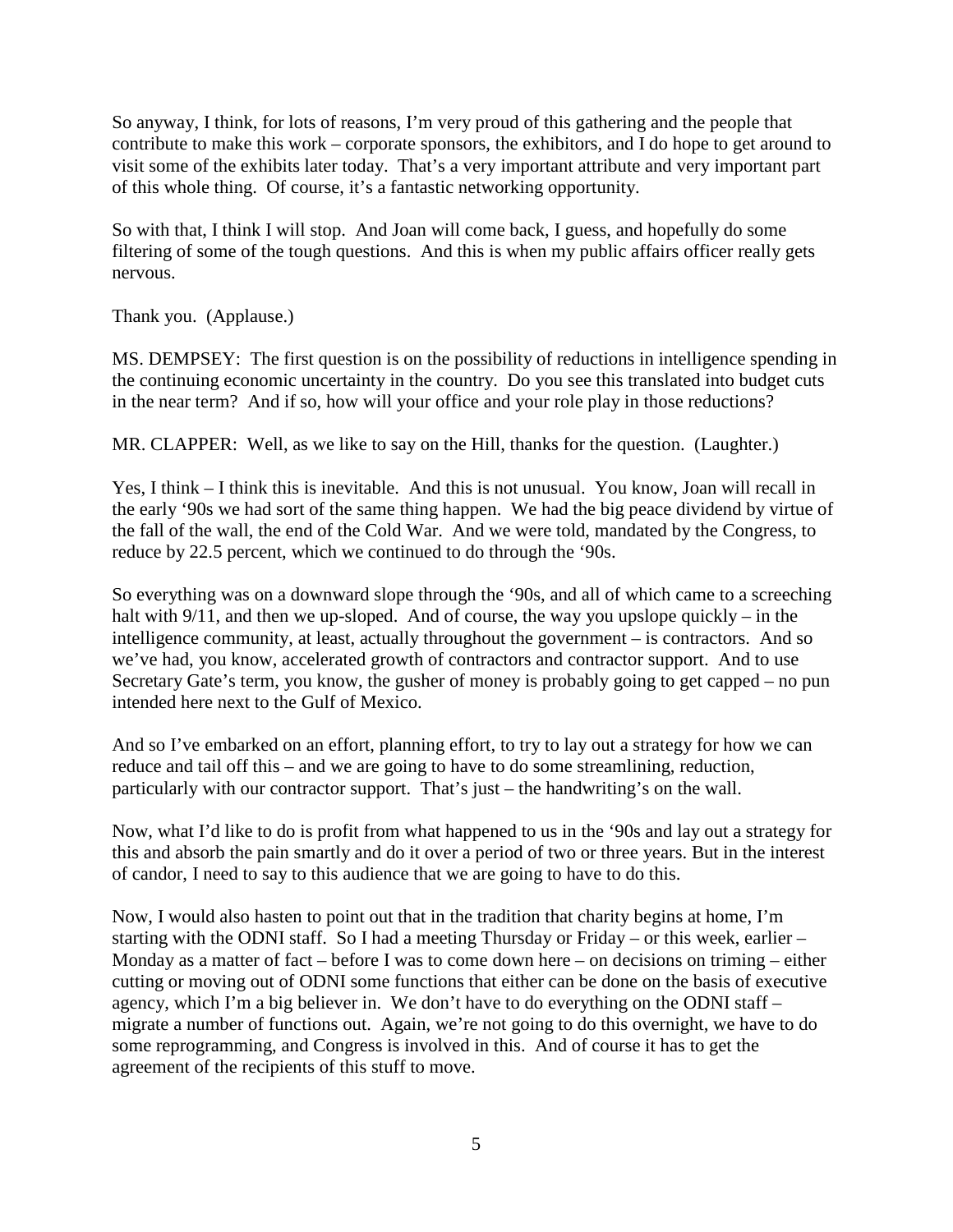But the short answer to the question, yes, we're going to have to do this, but it being my intent, as much as I can influence this, to do it rationally and smartly, not one-size-fits-all, which it doesn't, and lay out a plan for how we're going to do this over a period of two or three years.

MODERATOR: Thank you, Gen. Clapper.

A number of questions having to do with the office of the ODNI. There's been considerable discussion in the media and around town about the size of the office. Do you think it's too large, too big, or just about right?

And secondly, what do you see – every DNI has put their own stamp on their relationship with the White House. What do you see as the appropriate role for the DNI to play in that arena.

DIR. CLAPPER: Well, that's two very good questions, two big questions.

Well, there has been a lot of debate and discussion in the media, and certainly on the Hill, about the size, the bloat of the ODNI staff, and to a certain extent that's true, although if you start to parse out all the functions, a lot of what ODNI does are mandated in law or were inherited from predecessor organizations, that sort of thing. The issue, of course – and there has been, frankly, a tendency to use the ODNI Christmas tree to hang balls on – if you don't want to put something someplace else, let's stick it in ODNI. So that's – what I've been doing is going through kind of, you know, like Sherman through Georgia, I guess, trying to parse out what exactly by law or some other mandate we absolutely must do. What is it we can either reduce or move someplace else in the community. So I said that I am doing that, and basing decisions recently on how we're going to lay those out.

With respect to a relationship with the White House, actually, that – you know, that's quite important. And it gives rise to what I'm finding personally is my biggest challenge, which is time management. And the issue is  $-$  the issue  $-$  the key to this, of course, is supporting the customer, number one, and those around him, and as well as responsibilities and obligations I think the DNI has for managing and leading the enterprise. Those are two very – each are very demanding in their own right, and finding the right balance between those two has been a challenge, and frankly, I'm not quite there yet.

My intent with the principal deputy when we get her aboard is to use that position as a chief operating officer to actually run the staff. Then having Robert focus purely on substantive intelligence issues, meaning analysis and collection, which hopefully will free up myself, as I now occupy the position, to kind of do more outreach things that I think a key responsibility of the DNI – outreach within the community, outreach with partners and customers and outreach with foreigners, et cetera.

So by this tweaking of the staff as opposed to the top three officials essentially replicating each other, I want to make a separate and discrete responsibility for each position, which I think then would help with this time management problem.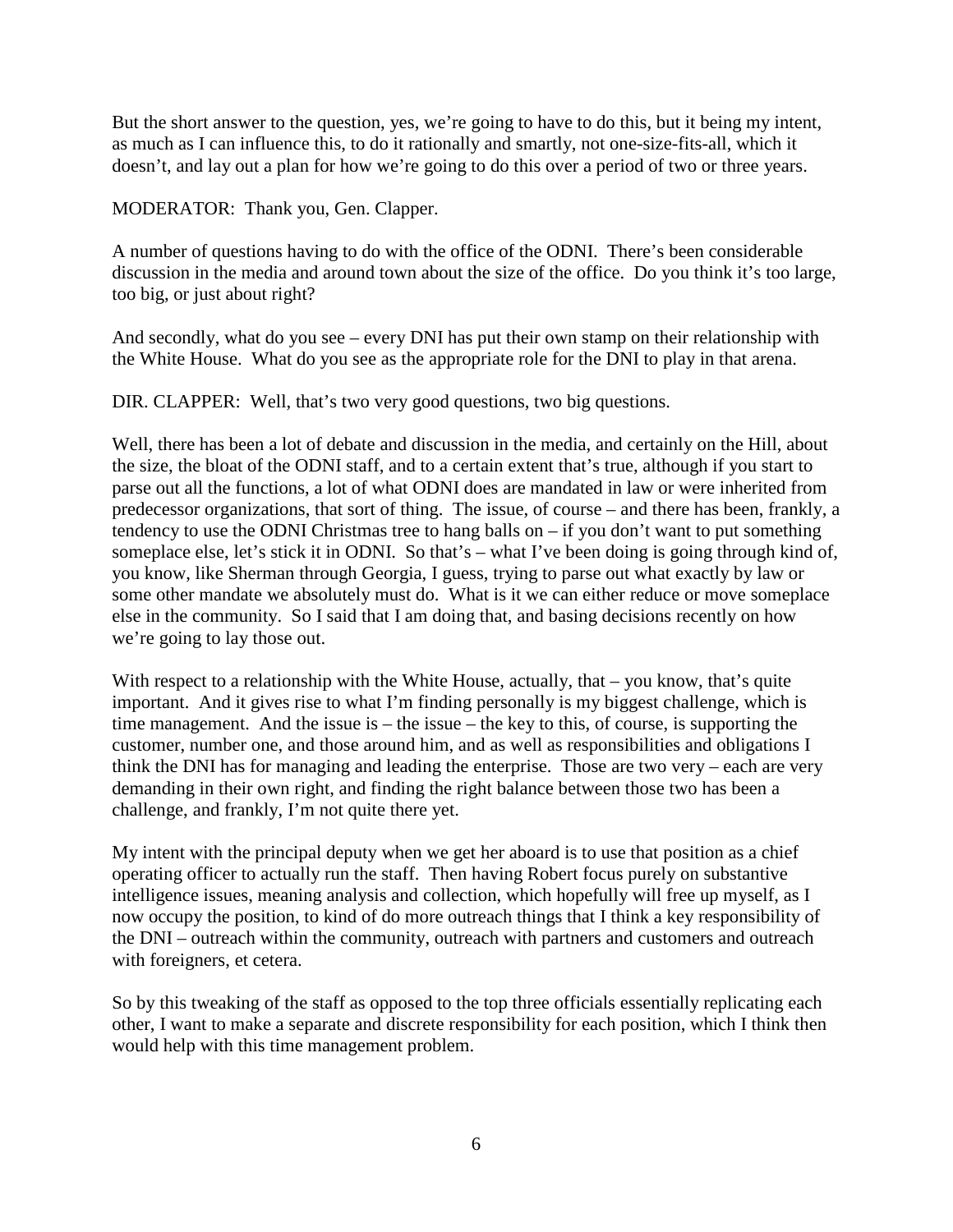I – a little inside baseball, I guess. I did – in one of my discussions with the president, I told him, you know, frankly, Mr. President, at my age and station in life – I've got a month with assisted living. (Laughter.) And he's got a great sense of humor, and his rejoinder was, well, I don't either. (Laughter.)

And I said, you know, I certainly want to ensure that you're served; obviously, that's, you know, kind of job one, I guess. But at the same time, I've got an obligation for running the enterprise. And so the system we've adapted right now is that Robert and I kind of spell each other, every other day, down at the Oval Office, or, you know, discussions and brief us so that – (inaudible). So that's why I'm here today and I'm able to do that sort of thing.

So that's the place in my approach that I'm going to try to manage this very demanding time management problem.

MS. DEMPSEY: Gen. Clapper, there's a sense – or Director Clapper, sorry – there's a sense that the intelligence community inconsistently applies conflict of interest rules across their – across the different agencies, and those different rules affect industry in different and challenging ways. Do you see, then, an issue between performing companies, companies that actually develop capabilities and install and support capabilities and the services industry, and how – what's your attitude towards OCI? And do you intend to implement consistent OCI policy?

DIR. CLAPPER: Well, the – actually, that's sort of – this is good input. As many – well, not many of you know, all of you know – there were a lot of additional ethics conflict-of-interest rules imposed by the new administration. The point, though, I do want to take – kind of take for action is, the question infers or implies or states that there is an inconsistency in how conflict of interest rules are administered across the IC and between and among the agencies.

I'll take a note on that and we'll certainly look into that. So I appreciate that.

MS. DEMPSEY: All right.

DIR. CLAPPER: But, do I intend to enforce them? I guess I'd better. (Scattered laughter.)

MS. DEMPSEY: A number of questions related to the differences between the way government brings technology into the government workspace the way industry does it, and also questions related to whether or not you intend to re-look at the – some of the security challenges that keep technology out of the workplace, and also whether you intend to re-look at classification guidance and levels for partner sharing for DNI.

DIR. CLAPPER: Well, it's kind of a couple questions there. On, the security inhibitions to bringing in technology, I'm not exactly sure what that alludes to, although there is a growing concern to me is just with, cyber-related equipment that – and software programs and what their pedigree is – where they actually come from.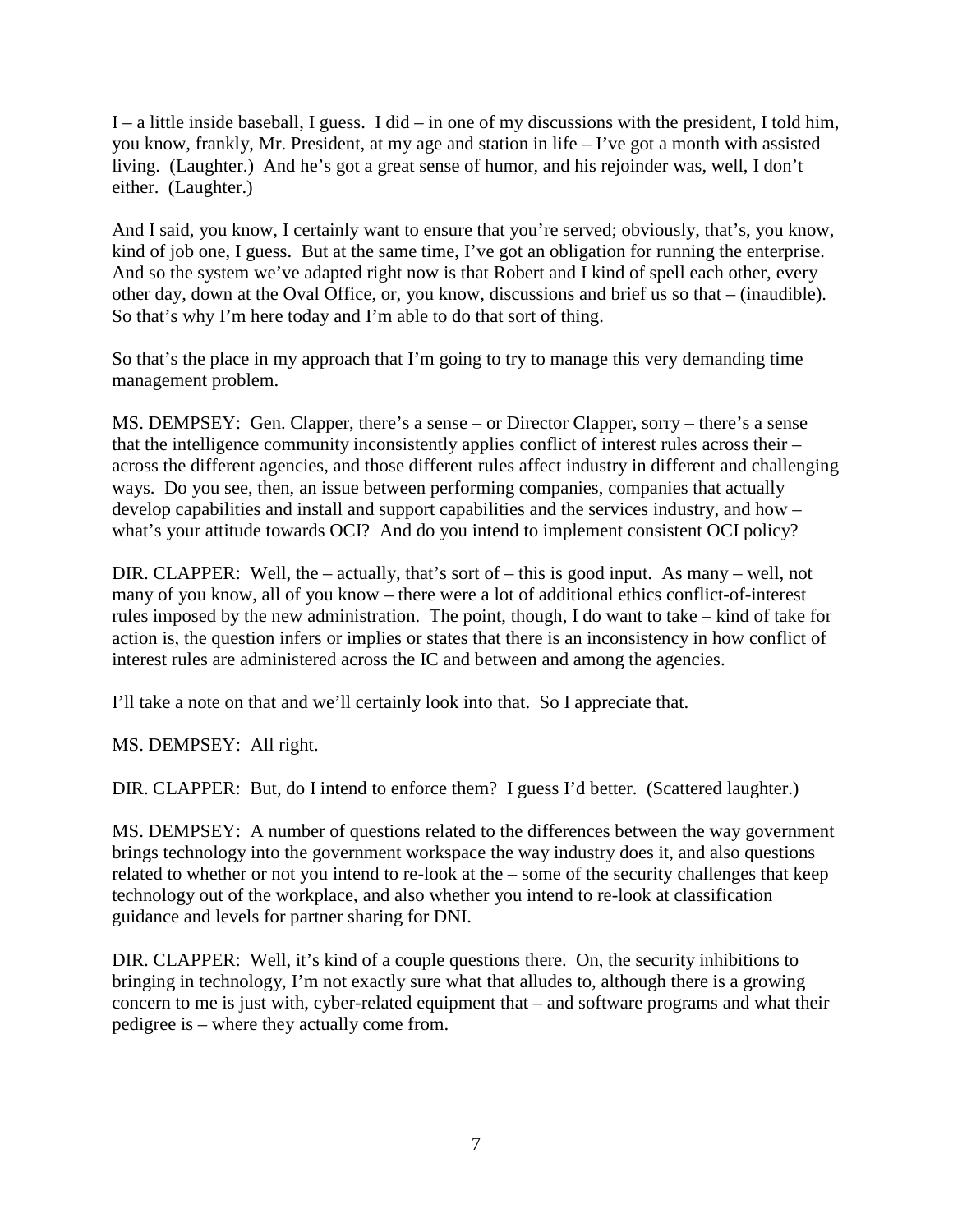That is a growing concern of mine as sort of a carryover from my last job as USDI and the organization that I oversaw was the Defense Security Service, and this whole business of foreign involvement, foreign ownership of U.S. companies. And the command was overseeing that. And I've kind of carried that over in this job, particularly kind of leaning on "Bear" Bryant who runs the – who is the National Counterintelligence Executive, on just how we do this thing.

Of course, there is a, as you all understand, a trade-off here between the fusion of really cool technology and the security of, you know – particularly with respect to its pedigree. As far as collaboration and integration is concerned, absolutely, I've always been a big pusher for that to be – for example, with the Commonwealth.

Now, I have focused a bit more on the domestic side of that, chairing with the stakeholder private sector, and we're going through a number of, you know, policy agonies right now. I'm trying to police this up, but I will tell you, frankly, that, you know, WikiLeaks and the continued hemorrhaging of leaks in the media don't do much to support the notion of integration and collaboration.

So I personally think that the sweet spot, the balance here has to be achieved between the need to share and the need to protect, and we have to do, for one, a much better job of auditing what is going on, on any – at least any IC computer. And so if somebody's downloading a half million documents and we find out about it contemporaneously, not after the fact.

MS. DEMPSEY: A number of questions related to – and I would extract these sort of competing ideas – of the need for geospatial intelligence but also the need for NGA in particular to use cross-functional information fusion and digitalization. It seems to be among the audience a conflict over what is the greatest role for GEOINT. Can you address that?

DIR. CLAPPER: Well, I think I – my spiel when I was director of NGA was that – and it's still my conviction – and speaking of integration, by the way – that GEOINT, I believe, is the most integrative of all disciplines, since it is the foundation that provides the, you know, the foundational layer over which other forms of intelligence or information can be overlaid. And I still believe that is true.

The question implies there, you know, is some finite – perhaps some finite boundary for geospatial intelligence, which I don't think is the case at all because geospatial intelligence has the added strength, I think, of being able to portray and visualize like no other discipline can and can assist, buttress, strengthen and portray those disciplines by doing so graphically because that's how people – humans actually can see things, is through the visual dimension.

So I think, for example – and I would – certainly haven't sorted it out myself, but I just – I think there's a bejillion applications with cyber. I think the use of GEOINT in the CT – the counterterrorism context has been absolutely phenomenal. And it's – the other – and it is a great interaction for the – for the other disciplines, where you bring the strengths – complementary strengths and attributes of human and SIGINT, bring it to bear, that always that common – that common operating picture of the Earth, because when you think about it, everybody and everything has got to be someplace.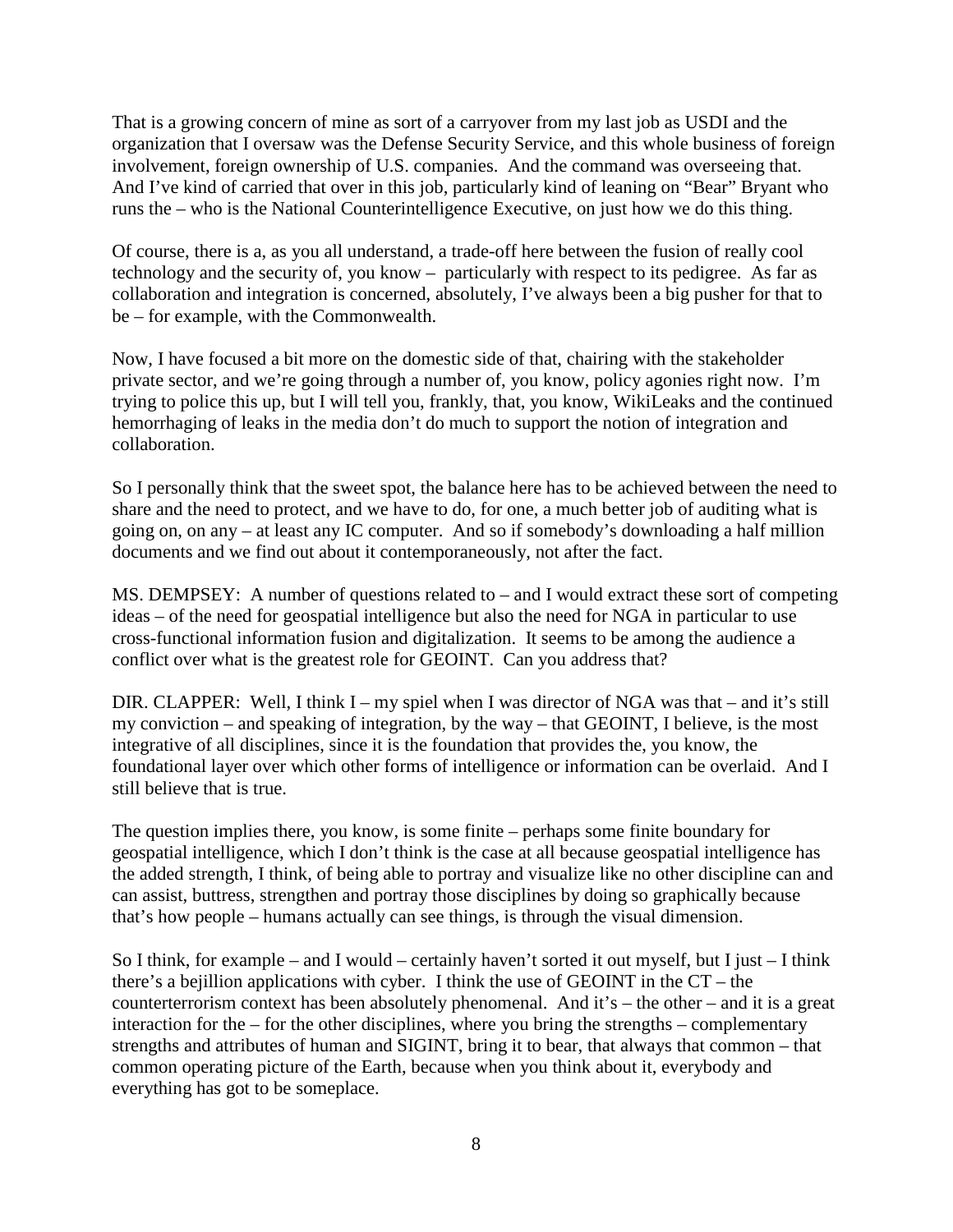MS. DEMPSEY: I'll give you an easy one. What do you see as the appropriate role of IARPA?

DIR. CLAPPER: Of what?

MS. DEMPSEY: IARPA.

DIR. CLAPPER: Well, I didn't know much about IARPA, frankly, until I came to ODNI. And I've actually been very impressed with IARPA and Dr. Lisa Porter's work, who runs it. And I think her laser focus on technology, future technology that can be brought to bear in an intelligence context is right on the money. And one of the things I have not done yet, I regret to say, is get up to College Park and actually visit her and her staff.

But I do think there – I thought, well, maybe we could form some kind of alliance or something with the department. But I decided that, in looking for things that I could, you know, shuck off the ODNI staff, but I decided not to do that. I believe that it is a fundamentally important responsibility of ODNI and the DNI to be a steward for and advocate of advanced technology that specifically applies to the IC.

MS. DEMPSEY: Can you talk more about the new cyber position, what role they'd be tasked with, what will their responsibilities be, and how will they liaison with the other military, government, cyber offices and jobs?

DIR. CLAPPER: I think you're referring to this national intelligence mission manager for cyber. Well, first of all, it gives me an opportunity to sort of clarify where I see the IC's role in cyber. I do not believe that the intelligence community's responsible for the cyber security of the country. I do believe that the intelligence community needs to provide the classical intelligence support for cyber security.

And I – one of the things that I'm sort of driving, responsible for personally, is what I would call the common operating picture for cyber. That is, what – from whatever source, be it the cyber domain directly or from human or other sources, if we discern, you know, threats anywhere – not only to the government, you know, dot-gov, but to the larger infrastructure, that is, I think, a core responsibility of the drive towards helping create a common operating picture. And so that is – the role of the national intelligence manager for cyber will be in that context and in that theme.

MS. DEMPSEY: What's the biggest obstacle you see in sharing information in the domestic environment between intelligence agencies and law enforcement? And how can we overcome this obstacle?

DIR. CLAPPER: Well, the people ask me about – and I had a couple real smart whizzes come up to me last night and tell me they've got the ultimate solution – the technical solution to sharing information and conveying and all that. And the problem isn't technical. It's policy. And so I've gotten into the specifics of this, and we're still working off some issues related to the aftermath and lessons learned from the Christmas bomber. And the greatest inhibitor we have right now is the protection of data and the handling of data that pertains to U.S. PERSONS.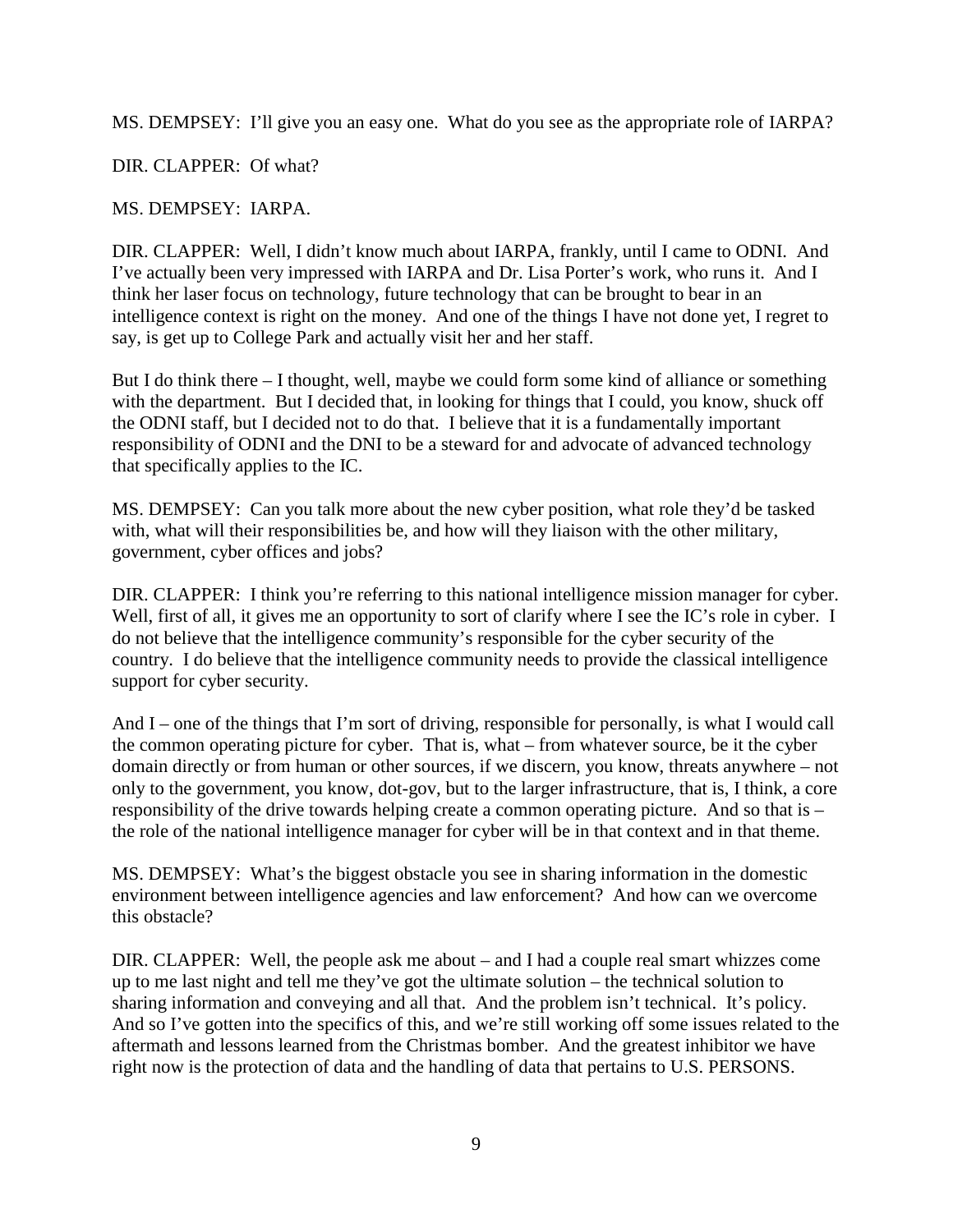And I frankly had not appreciated previously the complexity of the legal policy issues associated with this. And again, there's a balance between security and civil liberties. So we're rather painstakingly working through these issues. And there is, I can assure you, a very finite balance there to figure out a, you know, a way ahead.

I was in Orlando briefly and I had a superb meeting with the board of governors of the International Association of Chiefs of Police. And these are great people, by the way, who know what they're doing and understand intelligence and its value and all that. And they are certainly attuned to and worried about this problem. And I got some homework assignments from that session.

And, you know, seeing what we can do – I think Karen Wagner will speak later; I'm sure she'll have some thoughts on this as well. But, you know, we made – we made progress. We're a lot better than we were before  $9/11$ . But we still have a lot – a long way to go here on a more responsive, agile system for the dissemination of relevant intelligence to particularly private sector, and the key nexus here is this handoff between law enforcement and intelligence.

I think the FBI, who has, I think, done a marvelous job as to the transformation – and I think the FBI does understand and possess where it really comes together in our system, law enforcement intelligence with the FBI. And I think they've done a lot of thinking about this and how to handle this. And what we need to do is, you know, get this out and figure out ways to ensure the information is conveyed but protect the privacy data of US PERSONS.

MS. DEMPSEY: A number of questions on education of intelligence professionals. Several of them relate to, how can we – what does academia need to do to make sure that we have qualified people in the future; specific questions about whether you see virtual or distance learning, webenabled learning inside the intelligence community. Can you speak to your thoughts on where –

DIR. CLAPPER: Well, I think this is – this is huge. You know, with the infusion of young people into our system in the intelligence community, their education and training is crucial. There are a growing number of academic institutions that offer courses in intelligence and in its subspecialties, to include geospatial intelligence. And I'm all for encouraging as much as we possibly can. We do have a great community outreach program with academe, and we need to continue that.

On ODNI staff, I'm trying to focus on professional development of our people from a community perspective. Acknowledging and respecting of what each of the agencies do to train and educate its workforce is crucial.

And I've sermonetted about the term "stovepipes," which is often used pejoratively. But stovepipes are good, and the great – and a great strength of our system, because they are the reservoirs, the harbors for our trade professionals. There are certain unique skill sets it takes to do SIGINT; there are certain unique skill sets, as you know, to do GEOINT. And I look to the agencies and their directors as the functional manager lead for the broader communities that they are provided for to ensure that that tradecraft is nurtured, protected in advance. And that's very crucial.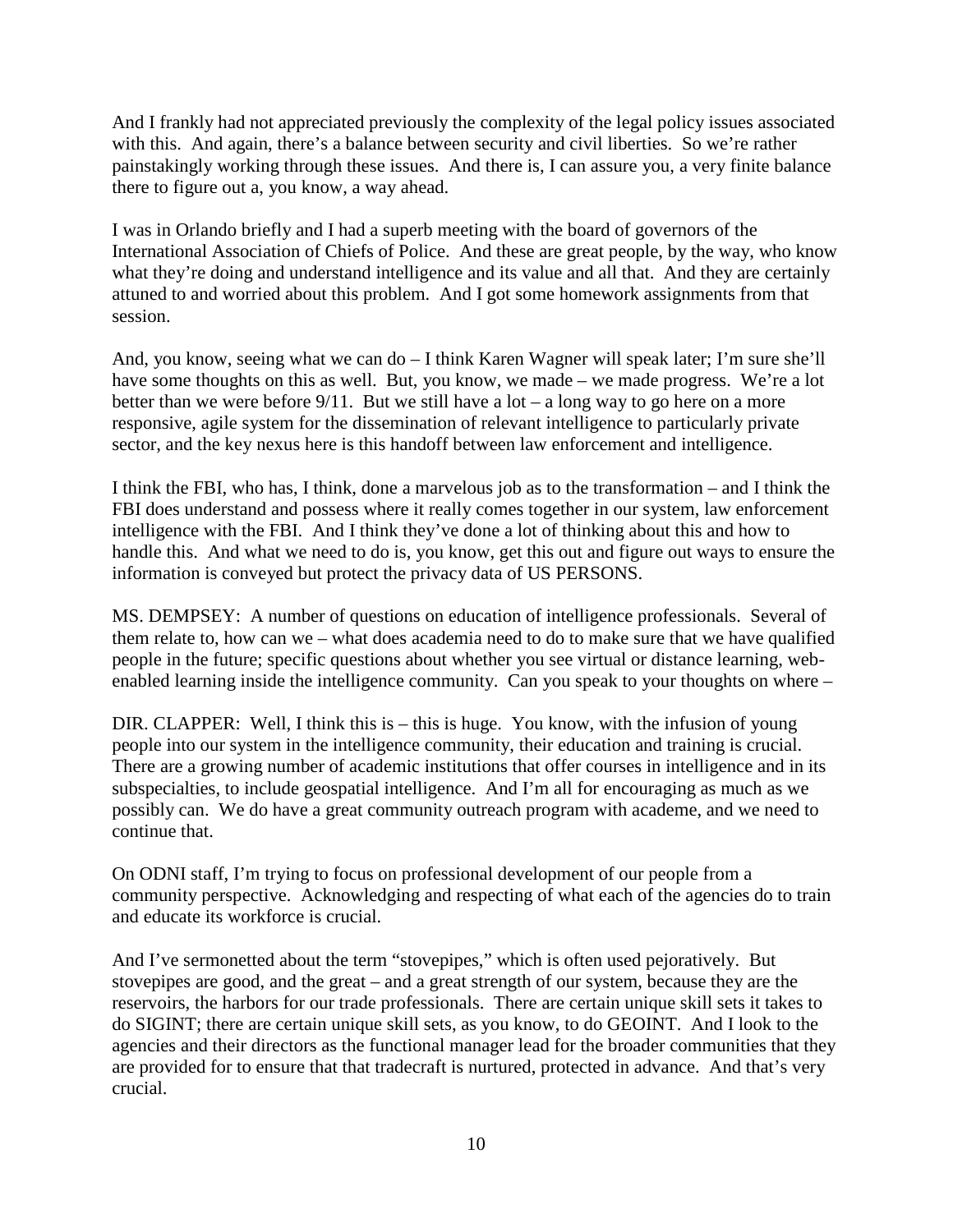In my case, at ODNI, I think I need to do cross-training, forced knowledge– if you will, and particularly with respect to professional development and leadership training for our people of all grades. I'm a big proponent of; I belonged to the Army career for example, say, the captain major equivalent at, among our civilians or troops.

Distance learning and all that – this is the wave of the future. It's what our young people are used to, so we need to ensure that we can provide the accurate outlets and opportunities for them to take advantage of that.

MS. DEMPSEY: A number of questions related to the future of GEOINT. Let me get through a few of these and then you can choose which ones you want to answer. Can you please provide a few specific examples of what enable the intelligence technologies and capabilities you envision as essential to the new era of GEOINT? What three technologies do you see growing the fastest within the community? And then a more specific one: Do you believe the IC is ready to exploit full motion video as it has with static imagery? And if not quite, what other changes need to be made? And then finally, how should the DOD and intelligence community address human geography? And should it include a whole-of government approach?

DIR. CLAPPER: How much time do we have? (Laughter.)

MS. DEMPSEY: You're the director; you have as long as it takes. (Laughter.)

DIR. CLAPPER: Well, – I mean, where do I start with that? Well, I kind of alluded to that in my earlier remarks about, you know as far as forecasting, you know, which technology will give you the corporate leg up or something, which technology is going to accelerate the fastest, I don't know.

I just  $-$  I would just say – make a general commentary or comment that I think it is inherent – it's very important to exploit all forms of the phenomena along the electromagnetic spectrum whatever form that takes. The other forms are extremely important here and as we refine the capability, it was also my intent when I was the director of NGA, and I'm sure that's continued to have the line analysts think holistically about the whole range of things and not just as sort of in the historical condition, focusing exclusively on panochromatic imagery. That's the thing that's, you know, sexy because it's literal, it's what people will gravitate to. But we need to form – we need to use holistically these other forms of injury, again, holistically..

Let's see, what else is there? I forget. I'm getting old now.

MS. DEMPSEY: (Chuckles.) I think you've covered –

GEN. CLAPPER: I can remember the – (inaudible).

MS. DEMPSEY: The technologies that you see exported into the rest of the intelligence community.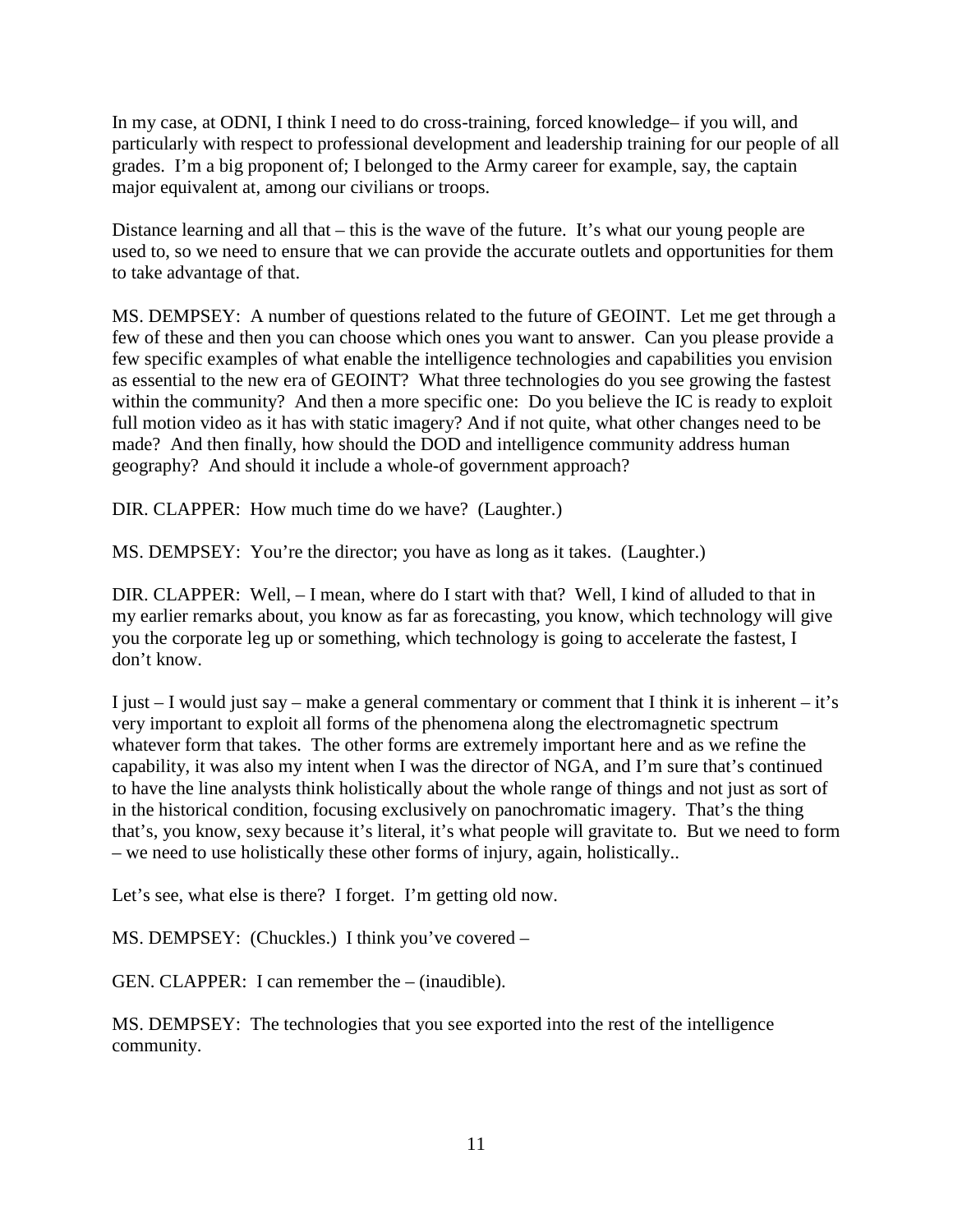DIR. CLAPPER: Well, I don't know – you know, exported into the rest of the community, I think, at least it comes to mind from reading that is still – is still flourishing, which is the collaboration particularly between SIGINT, NSA and the NGA. I think it's not so much in exporting the technology as much as exploiting them as using them together in a complementary way.

I mean, it almost struck me when I was contemplating becoming the director of NIMA - I had just – I grew up in the SIGINT business. I spent 4 years on the NSA advisory board. What struck me is the similarities and the complimentarity between the two agencies and the two systems. They're not competitive, functionally, but can be very complimentary when the two are brought together. So I was a big proponent of the product, and I would trust that would continue.

I think, not to steal Letitia's thunder, but I think she'll speak to this more – obviously, it's been a theme before, but I think, just to take this to the next level, is making this available ubiquitously to users so that we get as much out there so users can play with GEOINT to their heart's content. Where the agency then is forging ahead looking for new technologies and new applications that then can be transported to users. So there's something for – for them to use as they see fit for whatever purpose. And this is one tremendous advantage or great strength of GEOINT, I think, over others.

How do we manage that, archive it. We're not quite there yet, but, again, I think a lot of progress has been made. One of the things that I was trying to push when I was USDI was kind of built around the newness of DCPDS that we call it – I think there's another name for it, but that's what we all know it as – and use that as kind of the standard framework and bring that – as many standard tools and applications into as possible, which I think will promote commonality.

MS. DEMPSEY: Can you tell the audience how you are interacting with the SECDEF's efficiencies reviews, interacting with – participating as the intelligence community broadly in those reviews?

DIR. CLAPPER: Yes. Before I left the Pentagon, a year before I left, I talked to the secretary and we agreed to kind of join at the hip. And so we are participating with the USDI and are working together with them, given the fact that much of the National Intelligence Program is part of DOD.

So having been twice Whip-sawed between 2 camps– the CMS or whatever it was – from all sides, see if you can't agree on a same set of business rules, and particularly given the admixture of the national intelligence program or military intelligence program. So we're trying to work through these together.

Now, in candor, probably we won't end up doing exactly the same thing as DOD is trying to do. But I think then, you know, I see we got a pretty stout methodology and a pretty logical approach for how we're going to do this. But we are trying to stay in touch with DOD.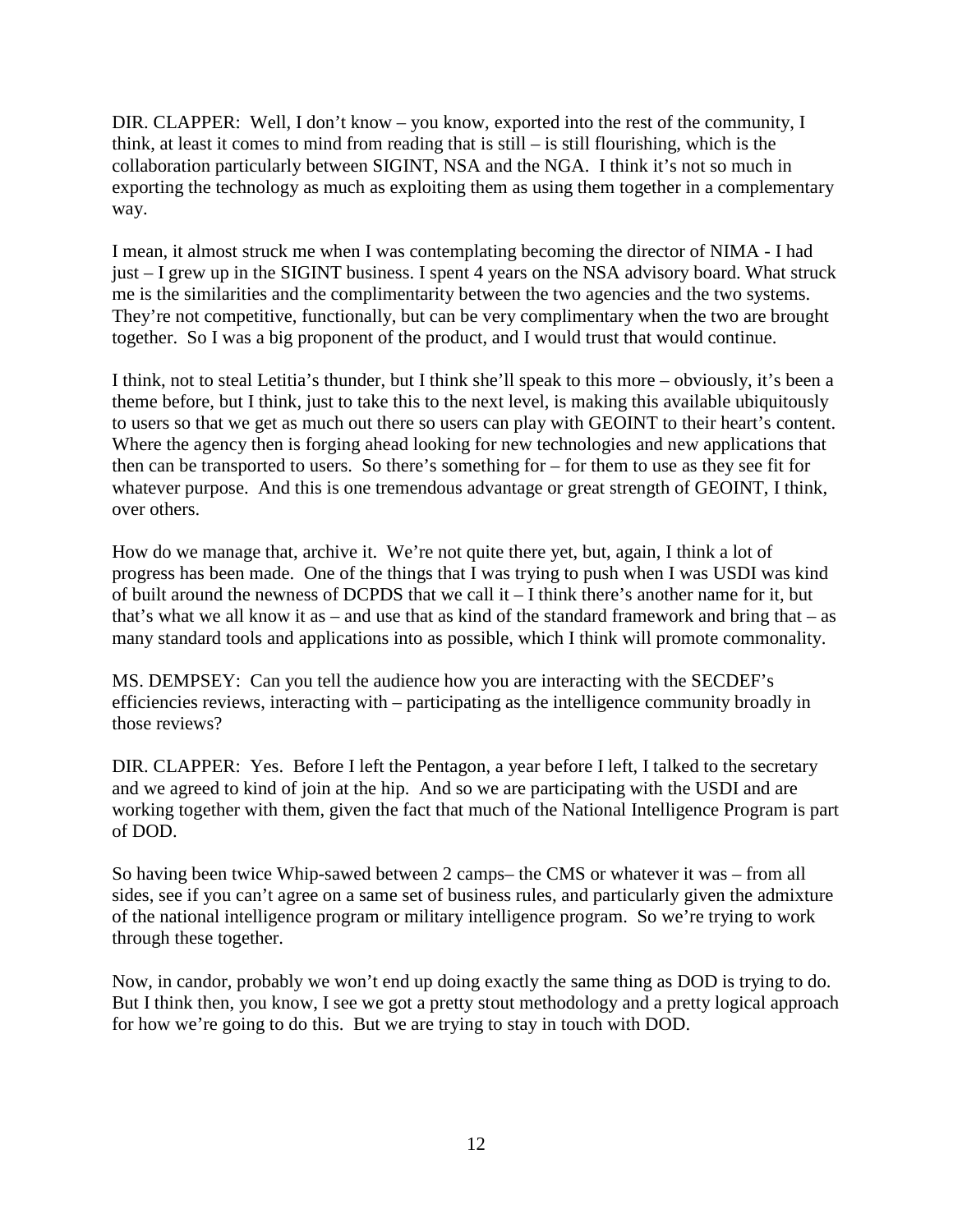MS. DEMPSEY: The GEOINT community has embraced the international GEOINT community possibly more than other agencies have embraced their international partners. What do you see as the future role of international partners with the director of intelligence?

DIR. CLAPPER: Well, I think it's huge. This is – this is an area where, you know, we're still lingering somewhat under Cold War policies and rules, particularly with respect to our second parties. And of course, as we've seen, there's hardly any military bases around the world where we're not going to be engaged in that.

And so I ended up a proponent for learning each other's footprint, a much more fulsome, open transparent relationship with Kabul.

The other thing I try and do is to rationalize all the various fora in which we engage in this commonwealth. We have this plethora of committees and bodies and commissions who do this. And it's okay with us because we can, you know, overwhelm them, we're so big. But for their commonwealth, they're kind of small. And it's the same folks over and over again.

So I'm trying to do this with, see if we can put together what goes on with defense intelligence, in relationship with our forums and our allies and partners. And what we do at ODNI , see if we can't rationalize this into a simple – a simpler structure.

But I think this is quite important. We're seeing this in spades in Afghanistan and the importance of relying on our partners – we just have to go third-party. And we need to be, I think, much less risk-averse and much more into risk management than we have been.

MS. DEMPSEY: Under the headline, no good deed goes unpunished, you are an advocate of giving the new Director of National Intelligence position sufficient authorities to carry out the job. Do you have the authority that you need, and if not, what traditional authorities do you see?

DIR. CLAPPER: The first thing is it depends on where you sit. Actually, I do think that the DNI does have a lot of authority, either explicit in the law, specifically the Intelligence Reform and Terrorism Prevention Act, or implicitly. And I think, you know, the challenges – the art form – that authorities exert. And so I've been asked by – was during my confirmation, on – if I had ideas and, you know, things that I thought that I would want legislatively to enhance the authority of the DNI. So you know, I'll take the votes, I guess, but right now I think it's – definitely important.

One thing I am doing, I've secured at least a conceptual agreement with the secretary of Defense to take the National Intelligence Program out of the Defense budget. And we plan to do – try to do that in 2013. I mention that because I think that's a – one specific way that we'll accrue more authority actually is through ODNI, and the oversight and the execution of that funding.

And to me, it's kind of a win-win, because – oh, we can probably just say it. It's been \$50 billion off the top line of the DOD. And it certainly gives, I think, ODNI a lot more authority and insight and transparency over that number. So that's one thing I am doing to enhance – specifically to enhance the chain of command.